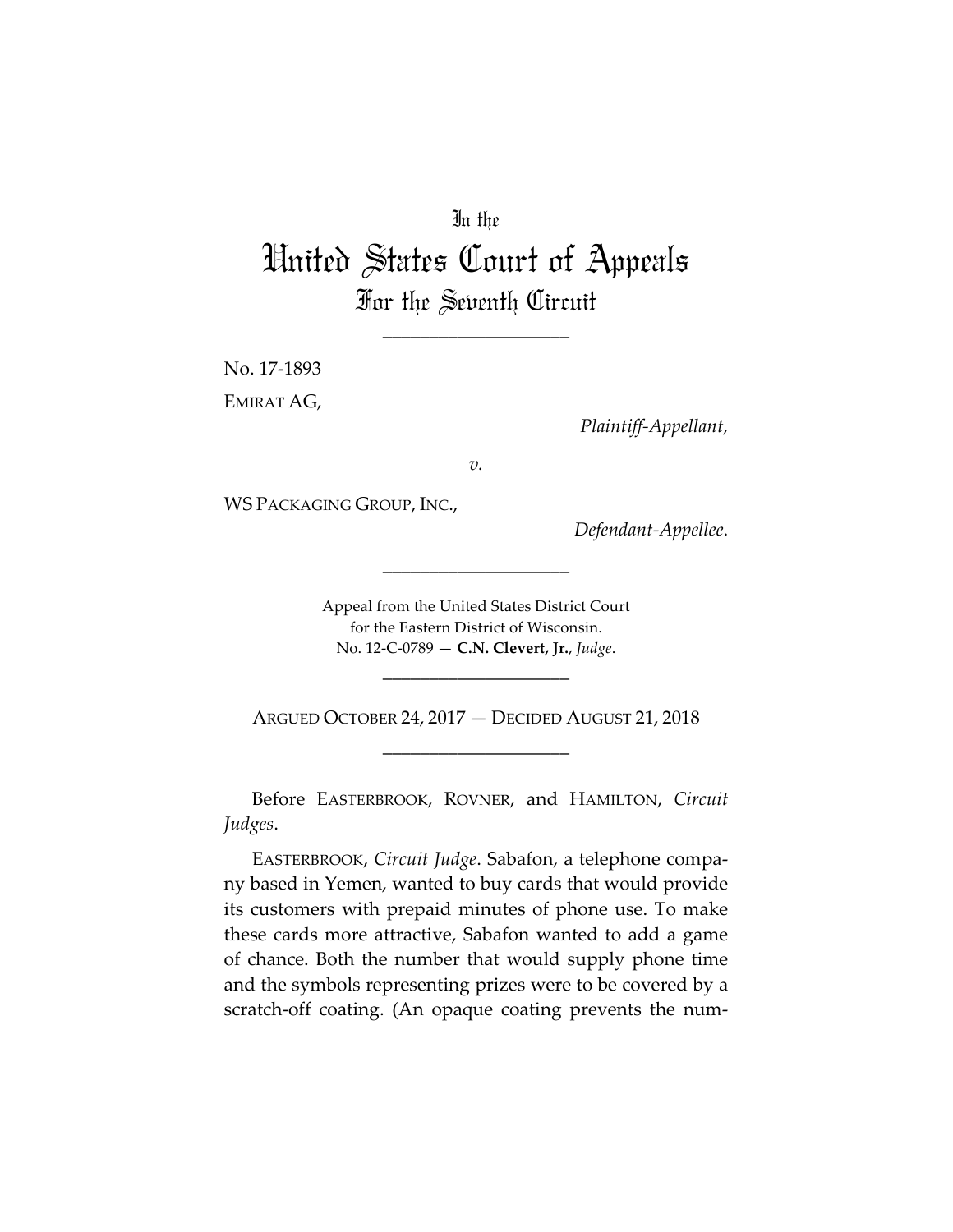bers and symbols from being discovered before the cards are sold, and it also prevents buyers from knowing in advance which parts of the card contain the winning boxes.) Emirat, a German firm in the risk-management business, promised to supply Sabafon with 25 million high-security scratch-off cards. Emirat contracted with High Point Printing LLC of Ohio to print the cards, and High Point in turn engaged WS Packaging of Wisconsin to do the work.

Emirat paid High Point about \$700,000, and in this suit under Wisconsin law it demands that much in damages not from High Point, which is defunct, but from WS Packaging. Emirat did not have a contract with WS Packaging, whose deal was with High Point. Still, Emirat contends that a settlement agreement it reached directly with WS Packaging after an initial run of cards was not shipped in numerical order, 500 pieces to a tray, subjects WS Packaging to all terms of the contract between Emirat and High Point. The district court thought otherwise and granted summary judgment to WS Packaging. 248 F. Supp. 3d 911 (E.D. Wis. 2017). To simplify this decision, we assume that WS Packaging is indeed obliged to perform up to the standards that High Point promised Emirat. But what are those standards?

First we need to explain why Emirat refused to accept the cards. A scratch-off covering is supposed to prevent the reading of phone codes or game symbols through a process known as candling—shining a bright light behind the cards to reveal the printing under the opaque coating. With a goal of zero candling, WS Packaging tested its print runs using high-intensity light and did not find a problem. Emirat wanted extra assurance and sent samples of the cards to Force Technology in Denmark. Following protocols pre-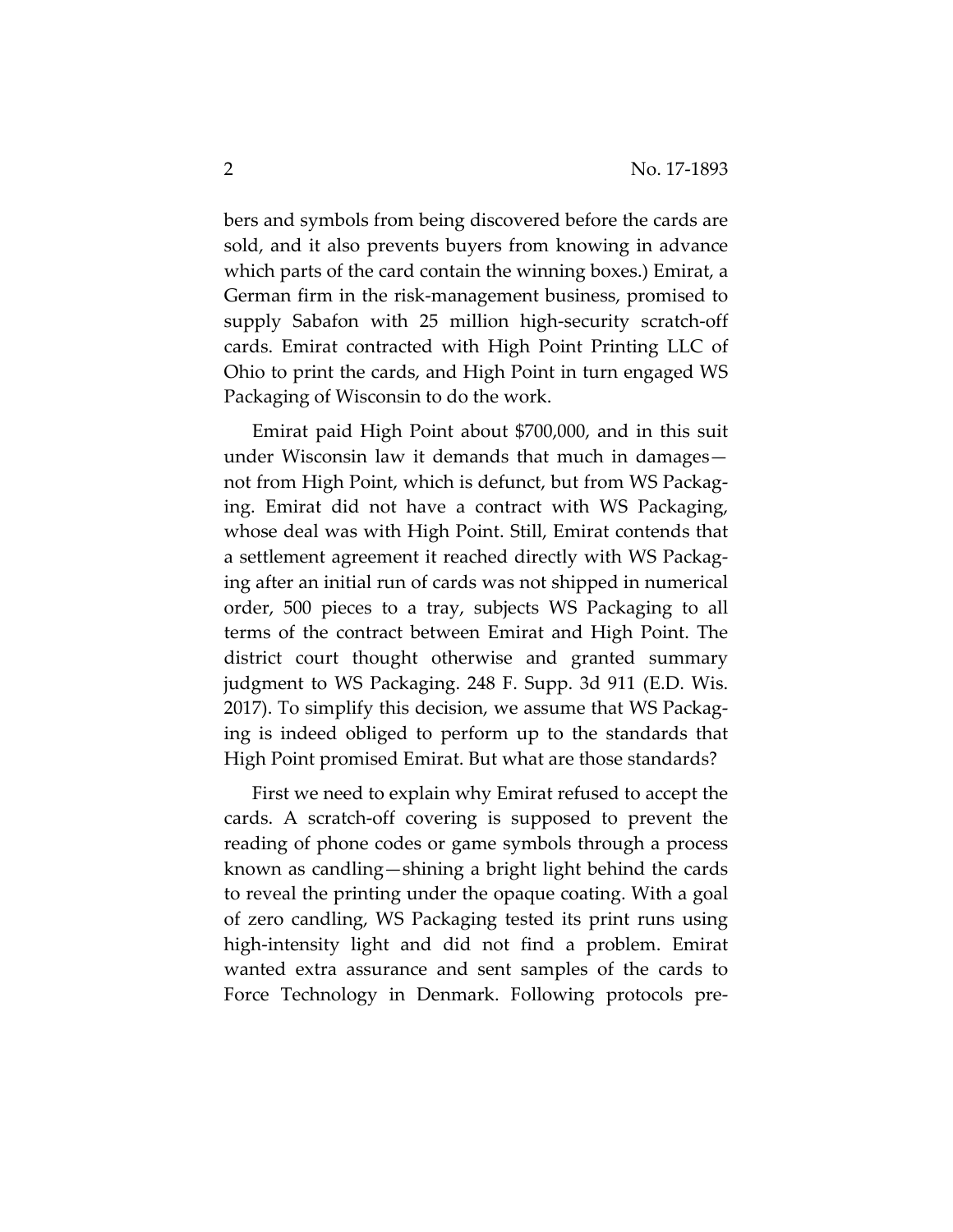scribed by Emirat, Force Technology tried to read the printing using light from the sun, fluorescent tubes, infrared (thermal), x-rays, and lasers. It reported that "it is not possible—with the techniques used—to disclose the symbols underneath the scratch layer."

That was June 2009. In October 2009 Emirat sent Force Technology more samples. It used the same tests and reached the same result: "based on the cards received and the tests done on the cards, … the symbols can not be disclosed and the security of the scratch card … is good." But Sabafon insisted that some cards could be candled by removing them from their plastic overwrap and bending them until the scratch-off layer cracked, then shining a bright light from behind. Emirat sent a third batch of cards to Force Technology with instructions to bend the cards around a pencil, crack the coating, and find out what could be seen. In December 2009 Force Technology reported that it was able to see some digits and game symbols using this technique. Emirat rejected the whole print run and demanded its money back, but by then High Point was out of business.

Emirat insists that zero candling is the only acceptable level. By that standard, however, no scratch-off card is secure. With a sufficiently high-tech approach (think CT scanners or muon tomography), or sufficiently clever manipulation, any security can be compromised. But no one will spend \$1,000 to break the security of a card promising \$50 worth of phone time. Security suffices if it prevents *practical* kinds of cheating. A trade association called the World Lottery Association has defined what this means: a scratch-off card is a security risk only if it can be candled in five minutes or less. This is the norm from which contractual ne-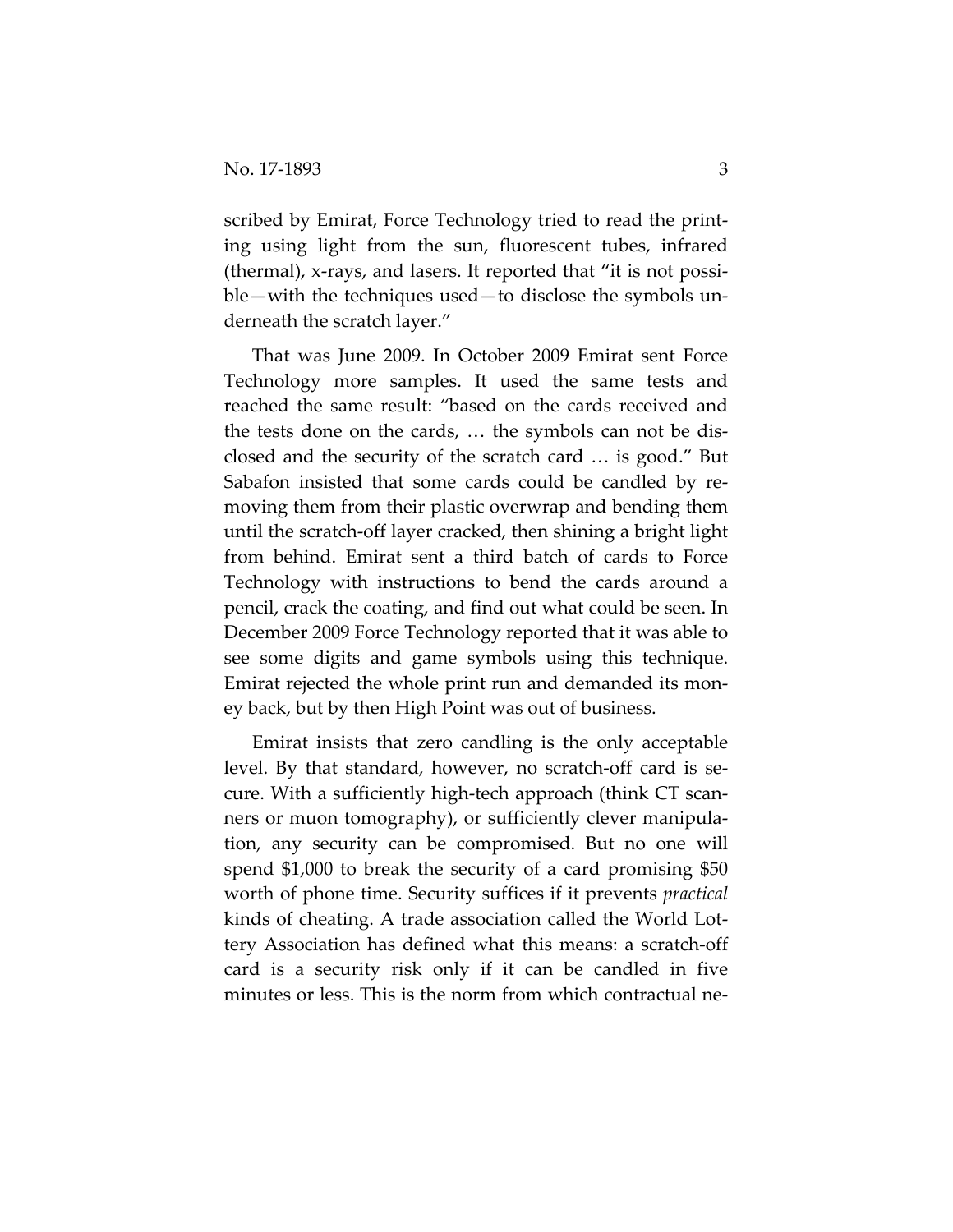gotiations can begin. A buyer that wants more security resisting candling for 10 minutes, 20 minutes, an hour, or forever—can contract for it. But Emirat did not do so. It promised "high level" security (an undefined phrase) to Sabafon, but its contracts with High Point and WS Packaging are silent on candling. Our assumption that WS Packaging assumed all of High Point's promises still leaves silence.

In this suit Emirat presented the evidence of two experts, James Blanco and Larry Stewart, who bent the cards, cracked the coating, and then tried to read the printing. Blanco reported that it took him 13 or 14 hours to learn how to bend a card without doing so much damage to the coating that the tampering could be detected. After acquiring this skill, he stated, he could read all digits of the phone code and some prize symbols on some cards. ("Some" prize symbols would not have been enough. To win a prize the customer had to scratch the coating off exactly six areas, which had to contain the same prize. Each card had six identical prize symbols and 18 different prize symbols, so unless close to all of the symbols could be read it would not be possible to choose the six winning areas to scratch off.) Stewart testified at a deposition that after bending and cracking cards he could decipher some of the digits in the phone code but that he did not see all of the digits in any code, because "[t]hat would take many more hours than I was provided here."

Both Blanco and Stewart conceded that the cards were not security risks under the World Lottery Association's five-minutes-per-card standard. That is dispositive against Emirat, for neither High Point nor WS Packaging promised any higher level of security. (WS Packaging's internal goal of zero candling was not a promise to Emirat.)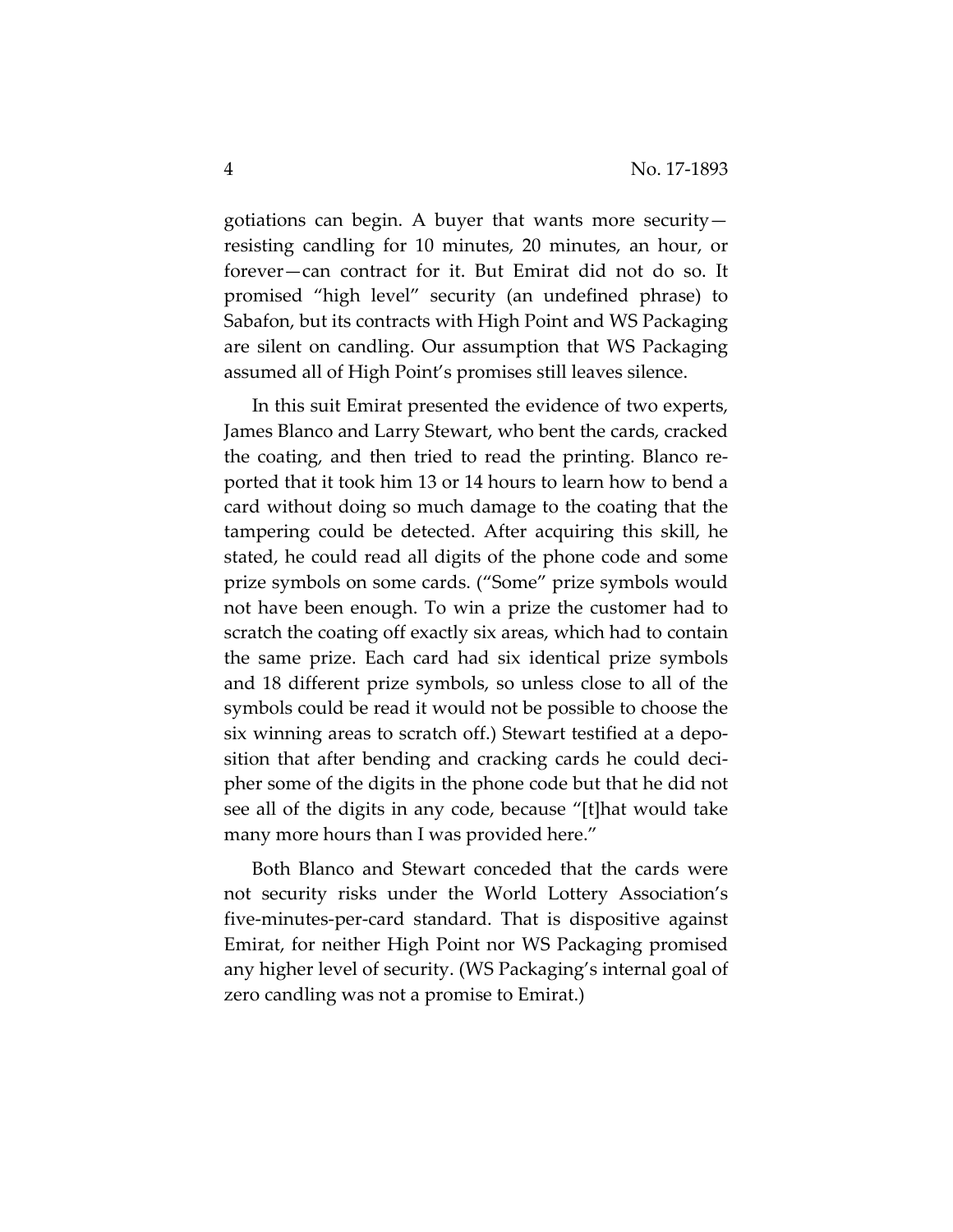We might imagine an argument that the World Lottery Association is a tool of the printing industry and that its fiveminute standard is not the norm from customers' perspectives. But Emirat does not make such an argument; the Association's principal members are lottery-running governments—volume buyers of scratch-off cards. Nor does Emirat contend that usages of trade supply a norm that cards must be more candling-resistant than the five-minute standard. It has presented evidence that participants in the industry expect to receive cards that do not candle. What it has not presented is evidence that "do not candle" has a shared meaning different from the trade association's standard. One of Emirat's witnesses testified that cards are candle-proof if a high-intensity light does not reveal what is under the coating. WS Packaging's cards passed that test repeatedly. This witness did not mention bending cards to crack the coating as a norm in the industry. Other witnesses, including Blanco and Stewart, testified to different approaches. Force Technology did not think to bend the cards until Emirat told it to do so. Multiple witnesses testified that cards' security—more valuable cards need extra security—normally is specified by contract. This implies that there is no off-the-rack standard, no usage of trade read into every contract, requiring more than the trade association's five-minute standard.

The district court treated the contract as too ambiguous to make the "how secure?" subject appropriate for summary judgment. But the contract is not ambiguous. It is *silent*. It does not promise Emirat *any* level of security, except through the possibility that usages of trade are read into every contract for scratch-off cards. And Emirat has not produced evidence—has not even argued—that there is any us